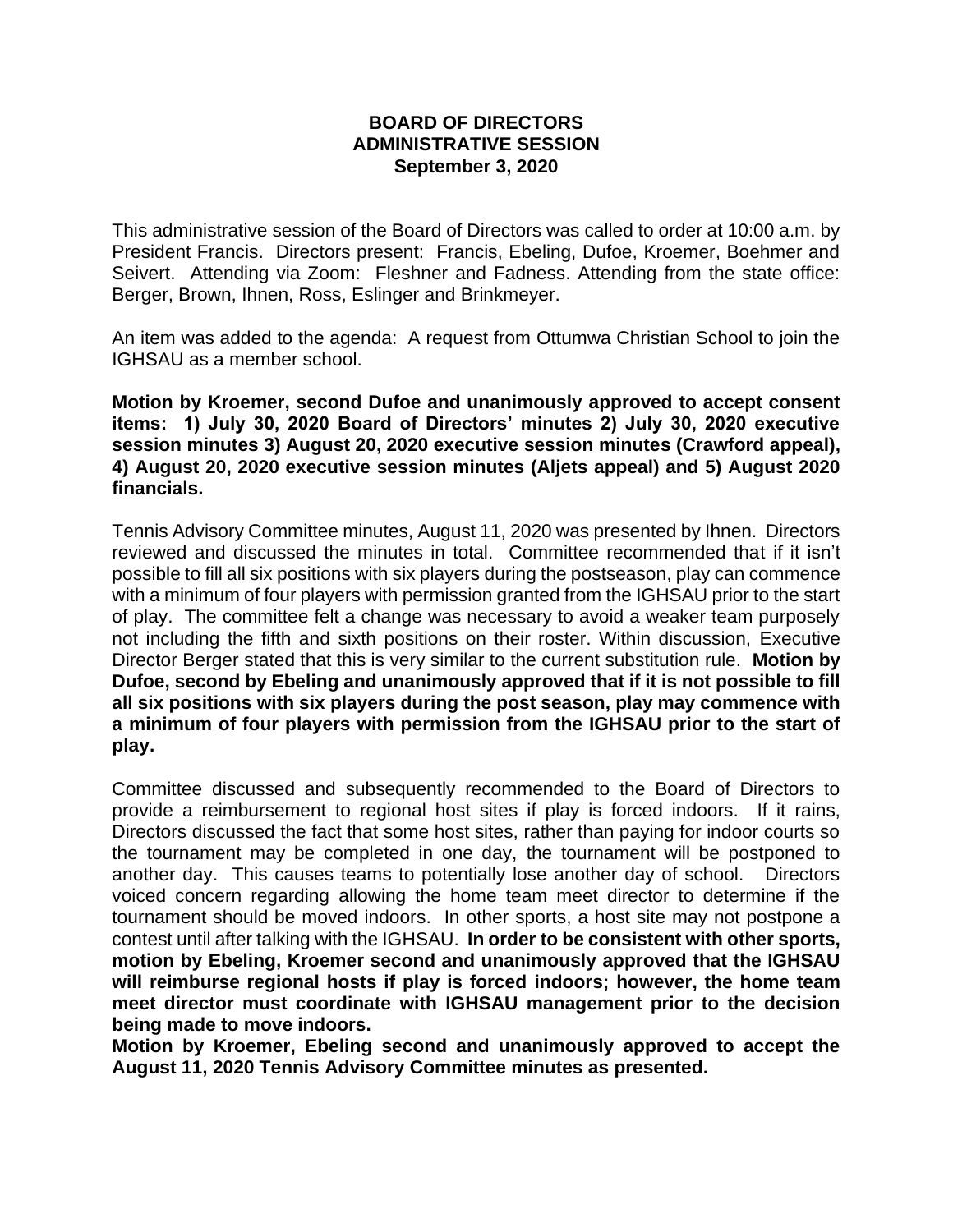Eslinger informed Directors that an appointment is needed to fill a vacancy on the Swimming and Diving Advisory Committee. Further stated that the committee needs representation from northwest Iowa. Management subsequently recommended Ashley Beaumont, Fort Dodge High School for consideration by Directors. **After brief discussion, motion by Boehmer, Kroemer second and unanimously approved to accept management's recommendation to appoint Ashley Beaumont, Fort Dodge High School to the Swimming and Diving Advisory Committee.**

Ottumwa Christian School in Ottumwa is seeking membership into the IGHSAU. Executive Director Berger shared with Directors a letter received from the Iowa Department of Education verifying that Ottumwa Christian School is a nonpublic school specially accredited by Christian School International. The accreditation meets the requirements set forth in Iowa Code 256.11 and 281-IAC Chapter 12. **Motion by Kroemer, second by Dufoe and unanimously approved to grant Ottumwa Christian School membership into the IGHSAU.**

Brown brought Directors up to date on the forthcoming Board of Directors and Representative Council election process. Ballots will be blasted to superintendents on Tuesday, September 8 and will be tallied on Monday, September 14. Four Representative Council seats and one Board of Directors seat need to be filled.

Executive Director Berger shared with Directors that she and Florian are very close to reaching an agreement for title sponsorship with Iowa Farm Bureau. Discussion ensued.

Due to COVID-19 and the need to possibly limit the number of spectators at IGHSAU state championships, management is working to provide a live stream of the various championships for a fee. Example: during the state swimming championship, it would be extremely difficult to social distance and therefore there would be a need to limit the number of spectators. The IGHSAU in turn could provide a live stream of the meet and charge a minimal fee. Florian has been researching partnering with BlueFrame Technology. BlueFrame Technology would be able to provide a live stream, content management, and distribution to the IGHSAU so that it can provide a platform for showcasing the student athletes and providing greater exposure for the IGHSAU. Directors discussed items related to this concept such as: 1) if there are no admissions into state championships, a charge for a stream would be reasonable 2) providing the stream free of charge considering the current pandemic and 3) charge for streaming for one year because of the current circumstances. Executive Director Berger thanked the Directors for their input and will provide an update later this fall.

Directors were informed that Image Sports filed for bankruptcy. The IGHSAU has a contract with Image Sports that they provide merchandise, a percentage of sales and an annual amount to be the official merchandiser of IGHSAU championships. At the time Image Sports filed for bankruptcy, it still owed the IGHSAU a substantial amount of money. Florian is in search for a new merchandise provider and accepting bids. The IHSSA will also be included in the bid opportunity. The official merchandiser will be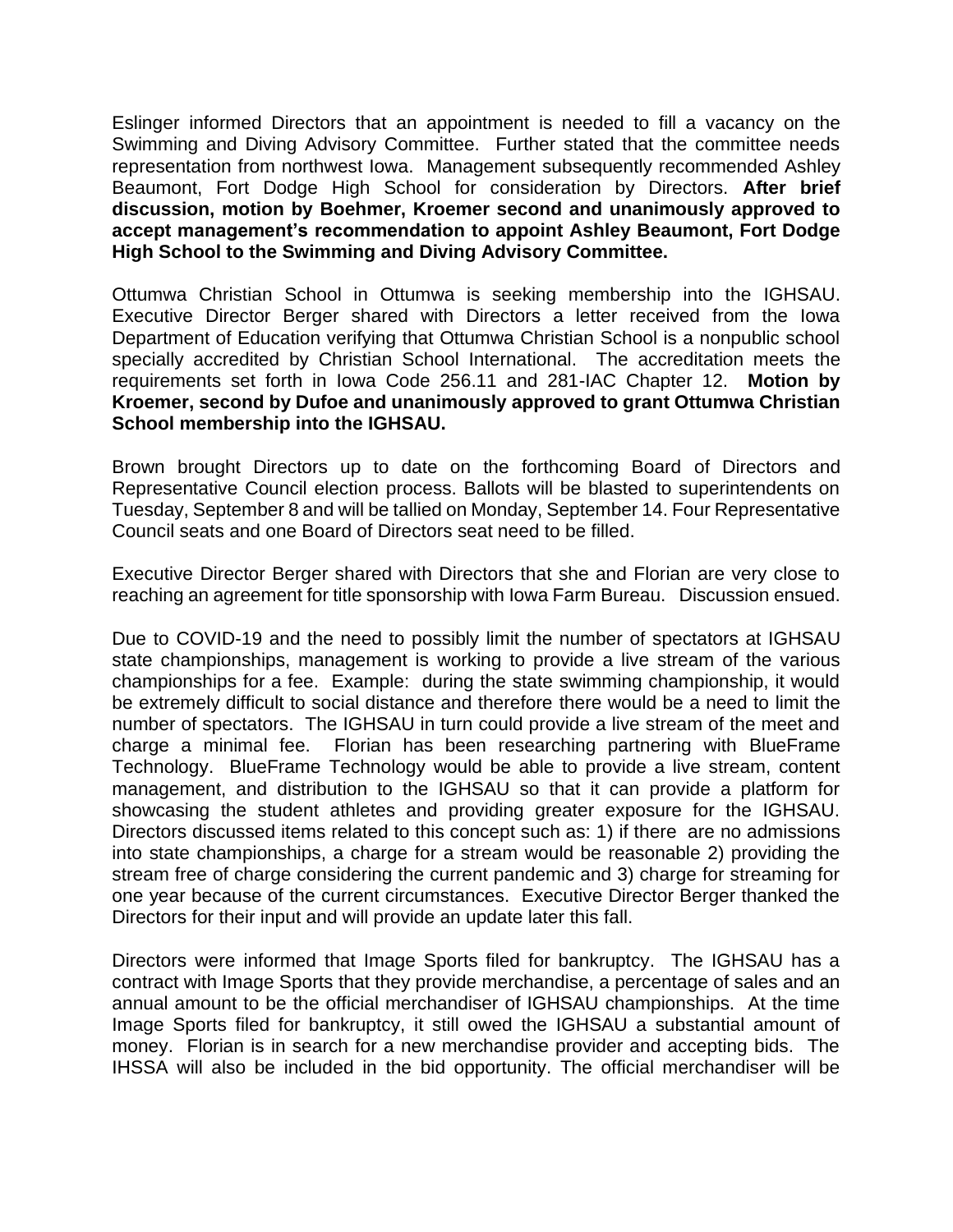required to pay the IGHSAU immediately following each tournament. A new merchandiser will be in place prior to state swimming and volleyball. Discussion ensued.

Directors reviewed the Department of Education's guidance on 100% virtual learning. If a school is providing 100% virtual learning, they are not allowed to participate in activities. The IGHSAU and IHSAA have followed that guidance. Discussion ensued and included what penalty could be issued by the IGHSAU if a school participated against a school that was restricted from participating in activities due to their utilizing 100% virtual learning. There was some agreement that if the scenario occurred, that both schools could be banned from participating in the post season. Fleshner agreed with Ebeling that if it is too unsafe for kids to attend school, then it is unsafe for them to participate in activities. Executive Director Berger was of the opinion that a school's membership would be in jeopardy if a member school participated against a school that is restricted from participating. The school could be placed on probation and banned from postseason. It was consensus of Directors that a letter be prepared that addresses playing against schools that are utilizing 100% virtual learning. The letter should be agreed upon by all four activity organizations. If a school intentionally disregards the DPE guidance, then that school's membership will be addressed by the respective organization. Schools that are restricted from playing because of their decision to go with 100% virtual learning, must notify the opponents on their schedule so they have an opportunity to reschedule. Executive Director Berger will prepare a draft of a letter and have it reviewed by Directors.

Executive Director Berger informed Directors that during the summer, schools were willing to report a COVID-19 incident and indicate whether it was a player, coach or administrator. Now, schools will contact the state office and indicate they don't want to play because of a health situation and are unwilling to share if it involves a player, coach or administrator. Schools are gathering that type of information but are choosing not to share it with the state office. Discussion ensued.

Due to COVID-19 and the possible impact, contingency plans for fall and winter sports were shared with Directors. Cross Country plans were reviewed with the remaining sports' tabled until the October meeting.

**Motion by Kroemer, second by Boehmer and unanimously approved to adjourn this administrative session at 11:40 to move to executive session**.

**Directors returned to administrative session at 12:55 p.m. Motion by Dufoe, Kroemer second to uphold Executive Director Berger's decision of ineligibility for student Peyton Naeve for a period of 90 consecutive school days. During the period of ineligibility, the student may practice and compete at the sub varsity level. Roll call vote: Ebeling – yes; Dufoe – yes; Francis – yes; Fleshner – yes; Kroemer – yes; Boehmer – yes and Fadness – yes. Motion unanimously approved.**

**There being no further business, this meeting of the Board of Directors adjourned at 1:00 p.m.**